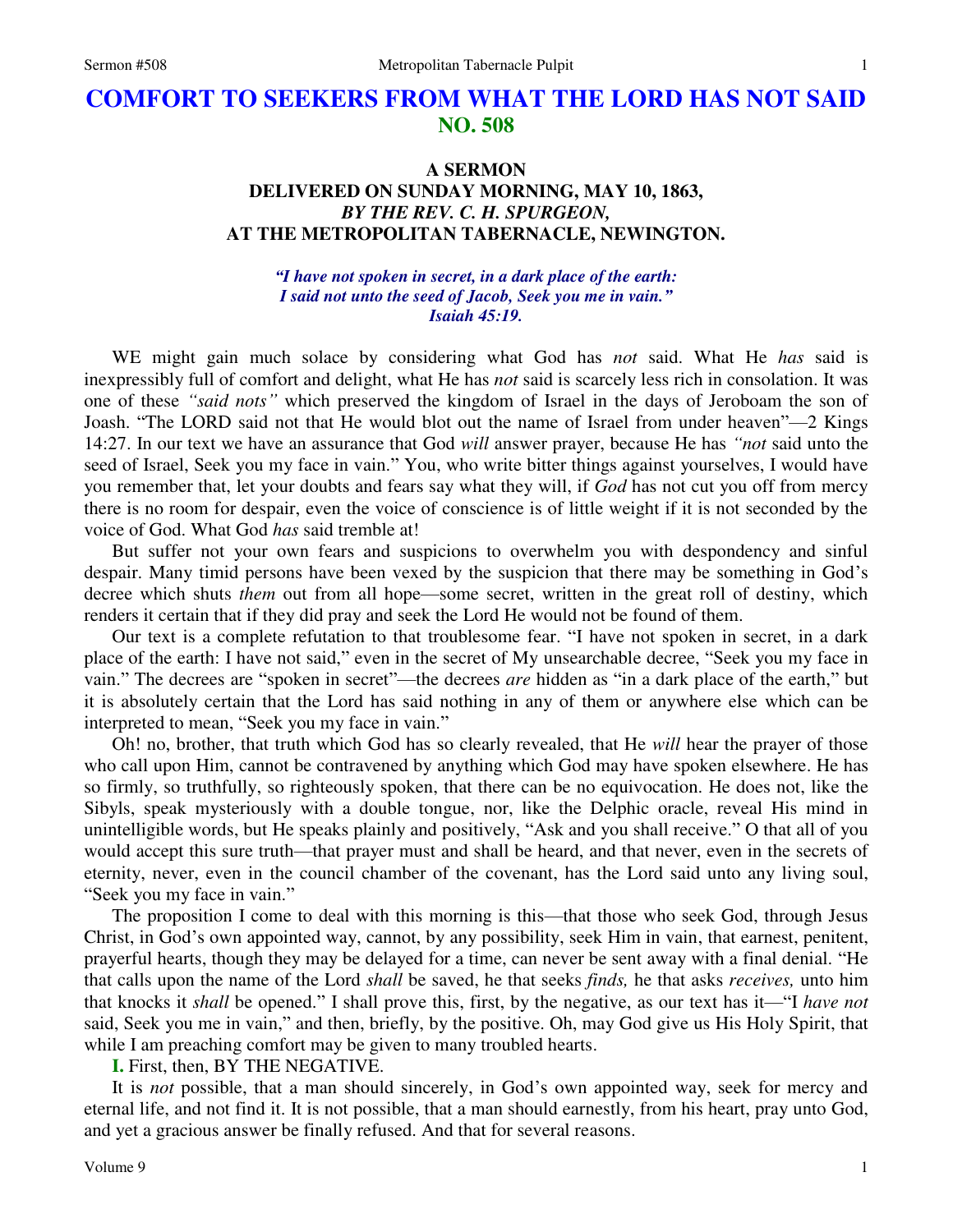**1.** We will suppose the case—suppose that sincere prayer could be fruitless, then the question arises, *Why, then, are men exhorted to pray at all?* If prayer be not heard, if supplication may possibly end in a failure, why does God so constantly, so earnestly, so strenuously constrain and command men to call upon Him? Would it not be a heartless cruelty on my part, if I saw a poor farmer who could not pay his way, if I exhorted him to plow upon a rock, and scatter the little seed he had upon soil where I knew it could never grow? Or if a king impose upon his poor subject a law that he should plow the seashore and harrow it, and exercise all the arts of husbandry upon it, when he was perfectly aware that not a single grain could ever bless the husbandman's toil?

What would you think of any man who should advise a thirsty wretch to pump an empty well? Suppose some sovereign should enjoin it upon his subject, seeing he is ready to die of thirst, to let the bucket down where there is no water, and to continue to do it without ceasing—to be always letting down the bucket and always winding it up, with the absolute certainty that no good can come of it! And do you think that God, who commands men to pray and not to faint, would bid them do it, if no harvest could be reaped from it? Does He tell them to continue in prayer, to "pray without ceasing"—to watch unto prayer, to arise in the night-watches and cry unto Him—and yet, after all, has He settled it that He will be deaf to their entreaties and despise their cries?

Would it not be a piece of heartless tyranny, if the Queen should wait upon a man in his condemned cell, and encourage him to petition her favor, nay, command him to do it, saying to him, "If I do not send you at once an answer, send another petition, and another, send to me seven times, yea, continue to do it, and never cease so long as you live, be persistent and you will prevail." And what if the Queen should tell the man the story of the persistent widow, should describe to him the case of the man who, by perseverance, obtained the three loaves for his weary friend, and then say to him, "Even so, if you ask you shall receive," and yet all the while should intend never to pardon the man, but had determined in her heart that his death warrant should be signed and sealed, and that on the execution morning he should be launched into eternity?

I ask you, brethren, whether this is consistent with royal bounty, whether this is fit conduct for a gracious monarch. And can you for a moment suppose that God would bid you, as He does each one of you, to seek His face—would He bid you come to Him through Jesus Christ—and yet, secretly in His heart, intend never to be gracious at the voice of your cry?

**2.** Further, for a second argument, if prayer could be offered continuously, and God could be sought earnestly, but no mercy found, then *he who prays would be worse off than he who does not pray,* and supplication would be an ingenious invention for increasing the ills of mankind. For a man who does not pray has less woes than a man who does pray, *if* God be not the answerer of prayer. The man who prays is made to hunger, shall he hunger, and not eat! Were it not, then, better never to hunger? How then can it be said, "Blessed are they that hunger and thirst after righteousness"!

The man who prays, thirsts, as the hart pants after the water brooks, so he pants after his God, but if God will never give him the living water to drink, is not a thirsty soul much more wretched than one who never learned to thirst at all? He who has been taught to pray has great desires and wants, his heart is an aching void which the world can never fill, but he that never prays has no longings and pinings after God, he that never makes supplication feels no ungratified desires after eternal things, if, then, a man may have these vehement longings, and yet God will never grant them, then assuredly the man who prays is in a worse position than he who prays not.

How can this be? Has God so constituted the world—that virtue shall entail misery, and that vice shall engender happiness? Can it be, while God is the moral ruler of the universe, that He will reward the man who forgets Him, and will pour misery into the soul of the man who earnestly seeks His face? 'Tis blasphemy to suppose it. The beasts in the field do not lament that they are not immortal, for they never had aspirations after immortality, a gracious God has limited their ambition to their attainments, but if the ox could groan after heaven, if the sheep could pray for a resurrection, it were a wretched creature indeed to be denied these things. So the ungodly man, like the beast of the field, has no longing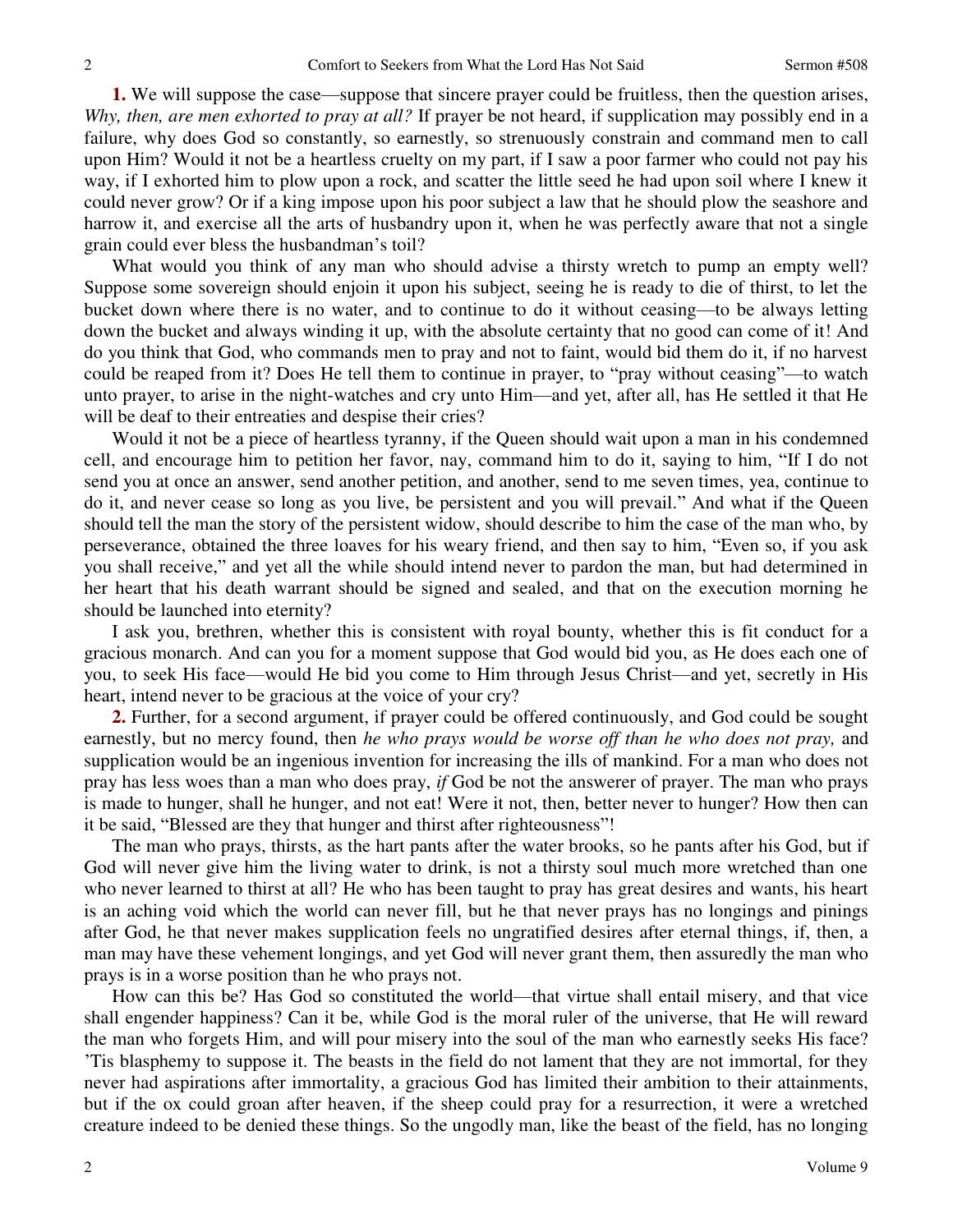after God's favor, he has no yearnings after eternal life, no desire to be conformed to the image of Christ, and his ambitions are so far limited to what he gains, but shall it be that a soul shall pant to be like God, shall thirst to be reconciled to his Maker, shall hunger even to faintness, that he may find "peace with God through Jesus Christ," and yet shall such desires as these be only given to make him wretched? I cannot suppose such a thing. The absurdity of imagining that the man who *does* pray, would be by God put in a worse position than the man who does not, seems to me to be at once convincing, that the earnest, faithful prayer, shall certainly through the merit of Christ prevail with God.

**3.** But I go a step further. If God does not hear prayer, since it is clear that in that case the praying man would be more wretched than the careless sinner, then it would follow that *God would be the author of unnecessary misery*. Now we know that this is inconsistent with the character of our God. We look around the world, and we see punishment for sin, but no punishment for good desires. We discover that the fall has brought us loss and ruin, and we know that there is a dreadful hell where justice shall be executed to the uttermost, but I see no chamber of arbitrary torture, where God the Almighty takes pleasure in the undeserved pangs and unmerited groans of His own creatures. I do not see a single invention made by God, in order unnecessarily to give pain, I find not a joint of my body, nay, not a sinew or a muscle, that is intended to cause me anguish, they may all be racked with aches and pains, since I am a fallen, sinful man, but the body was not organized with a view to pain, but for pleasure.

And think you that God would ingeniously put up a mercy seat to increase human misery by a mockery of grace, a mimicry of bounty? Do you dream that He would send out commands to men, obedience to which would entail upon them greater sorrow than disobedience could bring? Think you that He would woo them with outstretched hands to be more wretched than they were before? Would He be so false and heartless as to bid them come, knowing that their coming would only make them ten-fold more unhappy than they were already, because He did not intend to accept them when they did come? He that can think thus of my God does not know Him. He who could dream that it is possible for Him to invite and incite in you the prayer He has promised to hear, and yet, after all, would reject it, must surely be comparing JEHOVAH to Kali or Juggernaut, he knows not what JEHOVAH is.

Know you not that prayer itself is the work of God? Prayer is not more the act of the creature then the work of the Creator*.* Prayer is God in man coming back to God. Prayer is the fruit of divine life. And do you believe that God would Himself write upon the human heart prayers, which He did not intend to hear and that the Spirit would compose petitions which God the Eternal Father had determined to reject? No, no, no, we must, from this negative way of reasoning, be persuaded that our God will hear and answer prayer.

**4.** Should there still be some desponding ones, who think that God would invite them to pray, and yet reject them, I would put it on another ground. *Would men do so?* Would even you, full of sin though you be, so treat your own fellow-creature? I know that we should hold up to scorn any rich man who should say to beggars in the streets, "I live in such-and-such a place, it is six miles off, if you will all come tomorrow morning at eight o'clock, and knock at my door, repeating my son's name, I will supply your wants," and when he had collected the poor beggars, he should let them stand and knock according to his bidding till they were weary, and never grant them an answer—if he should let them know that there was bread within the house, but not a morsel for them. We should say, "Well, if men must make themselves merry with practical jokes, let them not be carried on upon the poor and needy, let them find some other victims, and let not the helpless mendicants of the streets be the victims of such foolish mirth."

And shall it be possible for my God to be less generous than men? Do we not find continually, if there is a hospital opened to relieve the sick, or to heal the maimed, that when much injured persons make an application they are received? I know not that there are any peculiar bowels of compassion in those who have the oversight of the hospital, but I do know this, there is so much of the milk of human kindness in their bosoms, that the moment a poor wretch is brought to the door almost dead—if it were a slighter case they might take some exception—the very desperateness of the case throws open the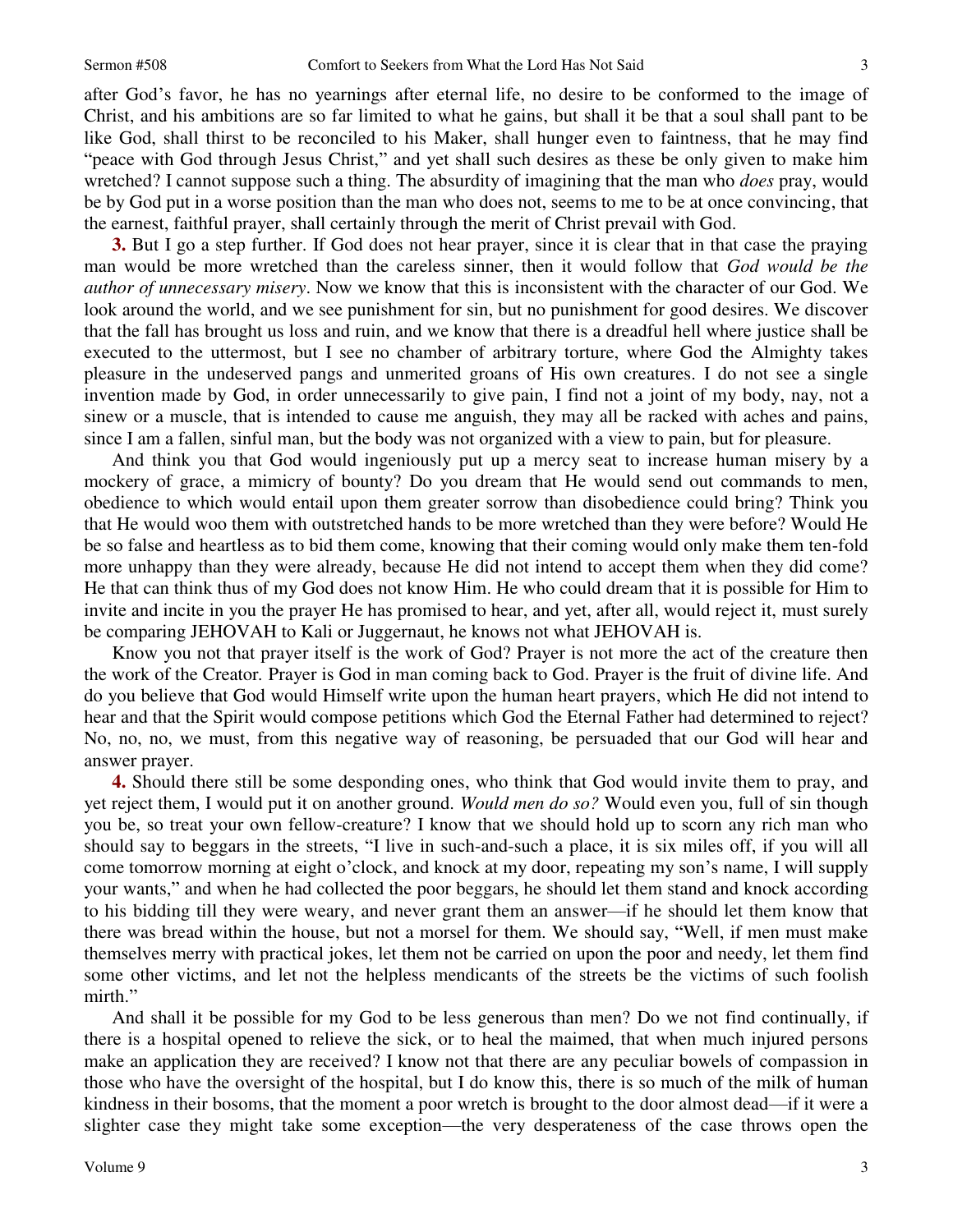hospital door, and at once the patient is admitted. Man is in such a case, near to die, nay, condemned and utterly ruined by his sin, and I do not believe that my God will shut His door in the face of misery, but I am persuaded that the very desperateness of the case will make an appeal to His heart, and He *will* fulfill His promise.

It is a low ground to put it on, I will admit, for God is infinitely more loving than man, "As the heavens are higher than the earth, so are His ways higher than our ways, and His thoughts than our thoughts," and if a *man* would not reject the supplication which he had himself invited—if a *man's* heart would be moved to pity by the cry of misery—much more the heart of the all-bounteous God, whose very name is love, and whose nature it is to give liberally without upbraiding. I am persuaded, therefore, that He must, and will hear prayer.

**5.** Yet further, have you forgotten that *this is God's memorial, by which He is distinguished from the false gods?* "They have ears, but they hear not;" hands have they, but they help not their worshippers; and feet have they, but they come not to the rescue of their votaries; but *our* God made the heavens, and this is His memorial, "The God that hears prayer." Has not David put it—"O you that hears prayer, unto you shall all flesh come"? One of the standing proofs of the Deity of JEHOVAH is that He does to this day answer the supplications of His people. But suppose that any one among you could seek His face day after day, week after week, and month after month, and yet He should refuse you, where would be His memorial?

O if yonder poor sinner, with tears and plaintive cries were really to besiege the mercy seat in the name of Jesus, and God the Almighty Father should give him a refusal, and drive him away, I say, where is the boasted name of God? I grant you, the answer may tarry, but only that it may be the more sweet when it comes. I know the ships of heaven may be long upon the voyage, but only that they may bring a richer cargo to you, but come they must. "If the vision tarry, wait for it, it *shall* come, it shall not tarry." For otherwise, I say, where is the Glory of God? How is He distinguished above Baal? How is He exalted above the gods of the heathen?

Did not Elijah put it to the test? The priests of Baal cried, they cut themselves with knives, from morning to evening their shrieks went up to heaven, and the sarcastic prophet said, "Cry aloud, for he is a god, preadventure he is on a journey, or he sleeps, and must be awakened." All day long the lancets drew forth priestly blood, but no voice came from Baal. Clear the stage, and let God's servant come. He lifts his hands to heaven and cries, "LORD God of Abraham, Isaac, and of Israel, let it be known this day that you are God in Israel, and that I am your servant, and that I have done all these things at your word. Hear me, O LORD, hear me, that this people may know that you are the LORD God, and that you have turned their heart back again." Down falls the fire of the Lord, consuming not only the bullock, but the stones of the altar, and the water in the trench, for our God *does* hear prayer.

Now do you see, soul, that your despair, when you say He will not hear you, really takes away from God one of His grandest titles? You do Him a serious dishonor in supposing that He will refuse to hear you, you cast mud upon the escutcheon of Deity, and think unworthily of the Most High when you imagine for an instant that He would teach you to pray, and come to Him through the blood of Christ, and yet refuse to hear the voice of your groaning.

**6.** Surely these arguments might well suffice, but if unbelief has as many lives as a cat, as John Bunyan says, I will deal it the full nine blows and one over, to make assurance doubly sure.

If God does not hear prayer—suppose such to be the case for a moment—then I want to know what is the meaning of His promises. I ask, with all reverence, how He shall make His veracity to be proved, if He does not answer His people. Let me give you one or two of His own promises—"Call upon me in the day of trouble, and I *will* deliver you, and you *shall* glorify me." "He *shall* call upon me, and I *will*  answer him." What means this, by the mouth of Isaiah—"He *will* be very gracious unto you at the voice of your cry; when he shall hear it, he *will* answer you." That is neither more nor less than a falsehood, if God does not hear prayer. What means this splendid passage—"And it shall come to pass, that before they call I will answer, and while they are yet speaking I *will* hear"? And this by Zechariah—"They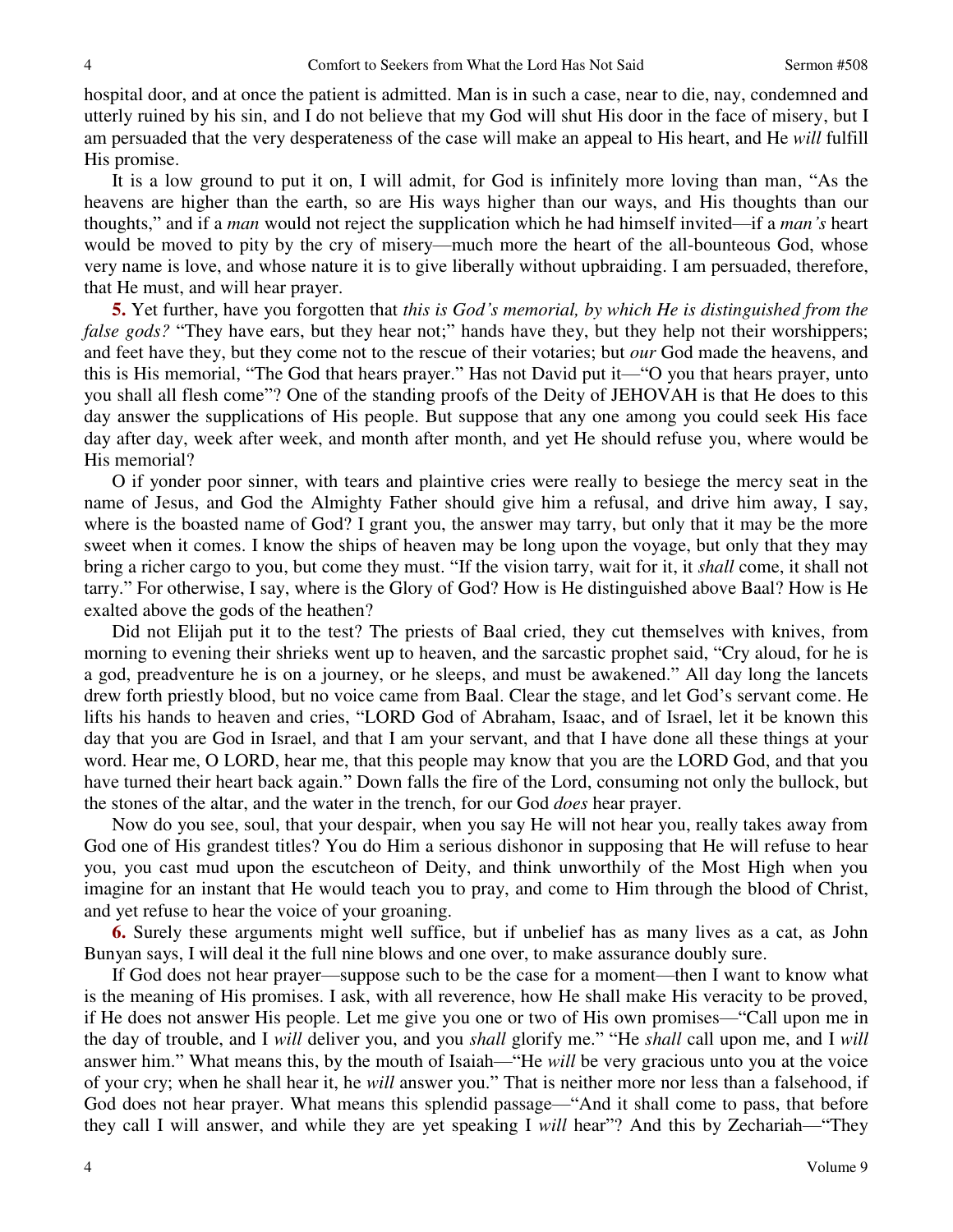*shall* call on my name, and I *will* hear them; I will say, It is my people, and they shall say, The LORD is my God"? Can there be words plainer than these, from the lips of the Savior—"Ask, and it *shall* be given you; seek, and you *shall* find; knock and it *shall* be opened to you; for *every one* who asks receives, and he who seeks finds, and to him who knocks it *shall* be opened," "If you then, being evil, know how to give good gifts unto your children, how much more shall your Father which is in heaven give good things to them who ask him?" And what is the meaning of this great promise—"And *all*  things, whatsoever you shall ask in prayer, believing, you *shall* receive"? Are not these so many hit shots at the very heart of unbelief?

I begin at that ancient writing, the Book of Job. "He *shall* pray unto God, and he *will* be favorable unto him: and he *shall* see his face with joy." The Psalms are crowded with such promises, and even the prophet Joel, who is full of thunder and lightning—even he says, "Whosoever shall call upon the name of the LORD *shall be delivered,"* which the Apostle Paul, in the epistle to the Romans, a little varies, and puts it—"For whosoever shall call upon the name of the Lord *shall be saved."* Even James, who is all practical and very little comforting, cannot get through the epistle without saying, "Draw nigh to God, and he *will* draw nigh to you." Why, even under the old law, Deuteronomy had a promise like this—"If you shall seek the LORD your God, you *shall* find him, if you seek him with all your heart and with all your soul." Under the rule of the Kings, we find it written, "If you seek him, he will be found of you." So might I go on quoting promises, until you were weary with hearing my voice.

But, my dear friends, I ask you, if God does not hear prayer, after saying what I have repeated to you, where is His truthfulness? He *must* be true, if every man be a liar, his own word *must* stand, though heaven and earth should pass away. Like flowers, you nations, you shall die; like a dream, you kingdoms, you shall melt; like a shadow, O you mountains, you shall dissolve; like a wreck, O earth, you shall be broken into pieces; like a worn out gesture, O you heavens, you shall be rolled up; but every word of God is sure and steadfast, "Yea, and amen in Christ Jesus." "The voice said, Cry; and I said, What shall I cry? All flesh is grass, and all the goodliness thereof is as the flower of the field; the grass withers, and the flower thereof fades away; but the word of the Lord endures forever." How can we find arguments stronger than this?

**7.** Another stroke. If God has virtually said to us, "Pray, but I will never hear you; seek my face in vain," then I ask, what is the meaning of all the provisions which He has already made for hearing prayer? I see a way to God, 'tis paved with stones inlaid in the fair crimson of the Savior's blood. I see a door, it is the wounded side of Jesus. Why that blood shed, if God hears not prayer? Why that side rent, if, after all, the veil still shuts out from access to the mercy seat? Moreover, in heaven I see a Mediator between God and man, but why a Mediator, if God will not be at peace with man nor hear his prayer? Moreover, I see an Intercessor, I see the Son of God stretch His wounded hands and point to His side, wearing the jeweled breastplate on His forefront, but why the breastplate, and why the High Priest, if prayer is a futile thing, and God has said, "Seek you my face in vain"?

Moreover, I see all the marvelous transactions of the covenant from first to last, and I ask, why all this, if it is not meant for sinners who seek His face? Moreover, I see the blessed Spirit, He Himself condescends to dwell in us and make "intercession for us with groanings which cannot be uttered," and I ask of you, O melancholy and despair, why this Spirit sent? Why this blood shed? Why this Savior ordained and exalted on high "to give repentance and remission of sins," if remission is never to be given, repentance never to be accepted, and intercession never to be heard?

By every wound of Jesus I persuade you, sinner, to believe that God will hear you, by every drop of that precious blood, by every cry of that dying lip, by every tear of that languid eye, by every smart of that bruised back, nay, by every jewel of that crown of glory, by every precious stone upon that priestly breastplate, by every honor which God the Father has bestowed upon our Lord Jesus, yea, by all the power of the blessed Spirit, by all the energy with which He raised Christ from the dead, by all the "power" with which He is acknowledged to be God, I do conjure you to never doubt but that God will in due time be gracious to the voice of your cry.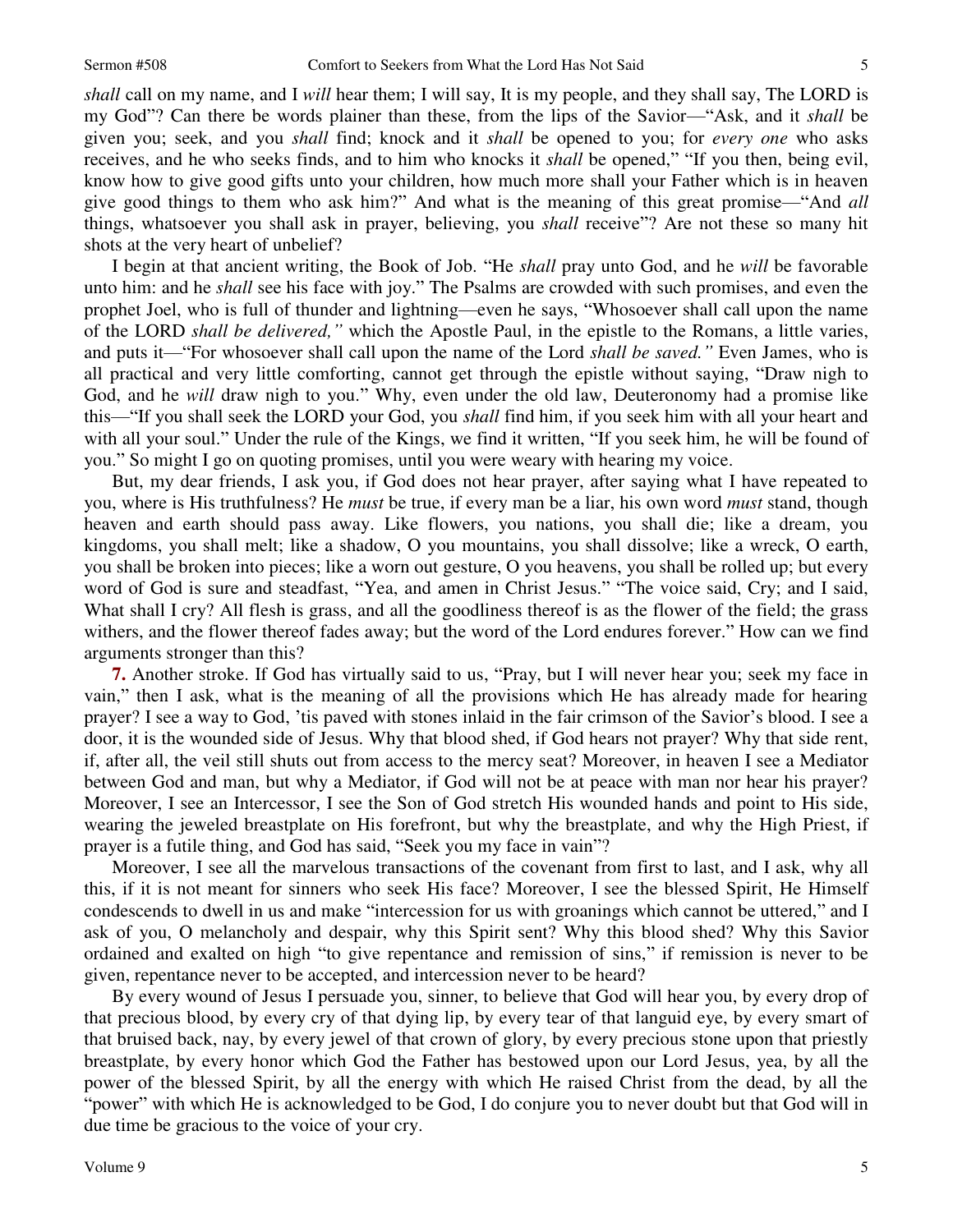**8.** Still to pursue this dying foe, whom I think we might have slain outright by this time, I use the argument which the apostle uses upon the resurrection. If God hears not prayer, *what Gospel have I to preach?* As the apostle said, concerning the resurrection, "Then is our preaching vain, and your faith is also vain; you are yet in your sins." If God hears not prayer, I say, our preaching is in vain. We are sent to tell men that, "Though their sins be as scarlet, they shall be as wool; though they be red like crimson, they shall be whiter than snow," if they will turn from their evil ways and seek the Lord, but if they can turn, and yet not be accepted, I for my part renounce my commission, for I have not a Gospel that is worth the preaching, and surely *you* would say, "It is not a Gospel worth our acceptance."

If prayer, offered in Jesus' name, be not accepted, taking Paul's line of argument, then Christ is not accepted, if the sinner's plea, "for Jesu's sake," be not heard, then is Christ not heard, and if Christ be not heard and accepted, then is our preaching vain, and your faith is in vain, yea, and we are found false witnesses for God, because we have testified of God that He hears the intercession of Jesus, whom He hears not if He hear not those who plead His name. If you could once prove that true prayer could be rejected of God, it is not the corner-stone of the Gospel, but still it is a most important one, and if you could take it away you would even disturb the keystone of the heavenly arch.

**9.** Further, my brethren—and here we strike the ninth blow—if this could be removed, *where were the believer's hope?* Hang the heavens in sackcloth, let the sun be turned to darkness, let the moon become a clot of blood, if the mercy seat can be proved to be a mockery. Oh! if God would let His people cry, and not be gracious, better for us that we had never been born! The most happy saint, in his best moment, would be as wretched as the damned in hell, if he were persuaded that God did not, and could not hear prayer. What would we have to comfort us in our hours of trouble, what to strengthen us in our times of labor, what refuge from the storm, what covert from the heat—where, where, my brethren, could we fly, if the throne of grace were a fiction? Heaven, sure, were shut, when the gate of prayer were shut. Surely every blessing had passed away at once, when prayer ceased to avail, the ladder which Jacob saw would be drawn up into heaven, and henceforth there would be no communion between God and man. Glory be to God, such a thing cannot be!

Sinner, you think that God would never hurt His saints, but that He would reject *you.* But see, if He refuses to hear *you,* the rule is broken, and the rule being once broken, and there being *one* exception, the whole stability of the saints' comfort is removed at a blow.

**10.** I close this negative view of the subject by observing, in the tenth place, what would they say in hell, if a soul could really seek the Lord, and be refused? Oh! the unholy merriment of devils! "Here's a soul," says one, "that perished though it prayed, here's a hand that touched the hem of Jesu's garment, but that garment did not heal, here are lips scorched with burning fire which once were warm with living prayer." I think they would drag such a one in triumph through the streets of Tophet, they would crowd the thoroughfares to look on, and oh! what dread acclaim of scorn! what thundering laughter would go up! "Aha! Aha! Aha," they would say, "Where is the boasted Savior now? He lied to men's souls, He promised, but He did not give, He taught them to pray, and made them begin their hell on earth, and then threw them into hell forever." Could it be? Oh, could it be? What would praying men do in hell?

I remember that story of Mrs. Ryland, a good Christian woman, who, when she lay a-dying, was very, very sad, and her husband said to her, "You are dying, my dear?" "Yes," she said. "And where are you going?" he asked. She replied, "Ah! John, I'm going to hell." "And what will you do there?" he asked her. Well, that had not struck her, what she should do there. "Do you think," he asked, "you will leave off praying, Betsy?" "No, John," she said, "even if I were in hell, I would pray." "Oh! but," said he, "they'd say, 'Here's praying Betsy Ryland here, turn her out, this isn't a fit place for her.'"

And so I think if one of you could go there with a prayer upon your lips, pleading and crying, they would either rejoice over you, as a proof that God was not true, or else they would say, "Turn her out, we cannot bear prayers in hell, we could not bear to hear the voice of earnest supplication among the shrieks and curses of lost spirits."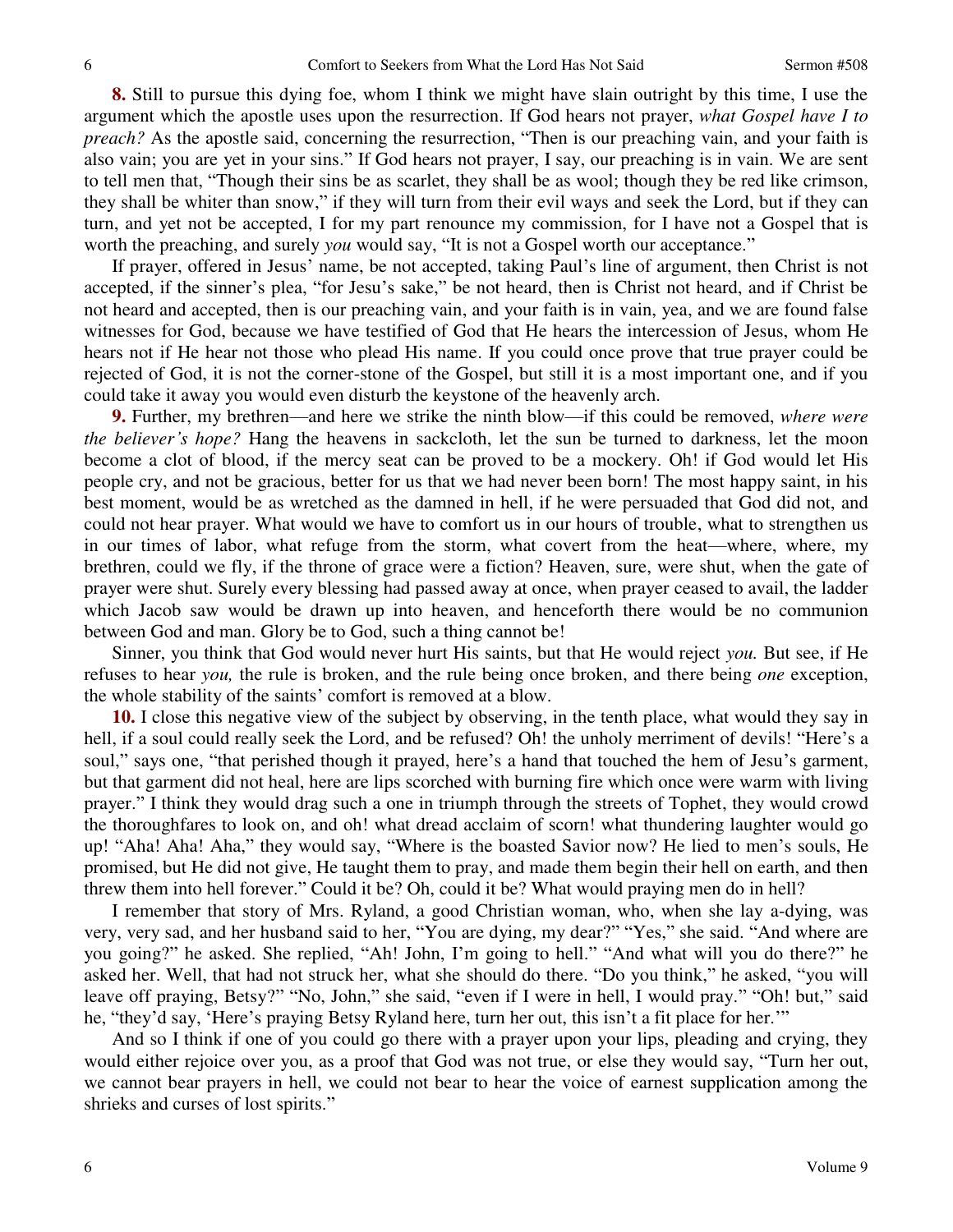I have been arguing against a thing which you know theoretically is not possible, but yet there are some who, when they are under conviction of sin, still cleave to this dark delusion, that God will not hear *them.* Therefore, I have tried by blow after blow, if possible, to smite this fear dead. When Jael did but take one nail and hammer, she was able to smite Sisera through his brain with it, since I have used ten nails, and have given the ten as lusty strokes with the hammer as I could give them, O may God make them strong enough to strike the Sisera of unbelief dead at your feet!

**II.** Now, for a very little time, THE POSITIVE VIEW OF THE QUESTION. That the Lord does hear prayer, we think, may be positively substantiated by the following considerations.

For the Lord to hear prayer is *consistent with His nature*. Whatever is consistent with God's nature, in the view of a sound judgment, we believe is true. Now, we cannot perceive any attribute of God which would stand in the way of His hearing prayer. It might be supposed that His justice would, but that has been so satisfied by the atonement of Christ, that it rather pleads the other way. Since Christ has "put away sin," since He has *purchased* the blessing, it seems but just that God should accept those for whom Jesus died, and give the blessing which Christ has bought. All the attributes of God say to a sinner, "Come, come, come to the throne of grace, and you shall have what you want."

*Power* puts out his strong arm and cries, *"I* will help you, fear not." *Love* smiles through her bright eyes, and cries, "I have loved you with an everlasting love, therefore with the bands of kindness have I drawn you." *Truth* speaks in her clear, plain language, saying, "He that seeks finds; to him who knocks it *shall* be opened." *Immutability* says, "I am God, I change not, therefore you are not consumed." Every single attribute of the divine character—but you can think of these as well as I can—pleads for the man who prays, and I do not know—I never dreamed of a single attribute of Deity which could enter an objection. Therefore, I think, if the thing really will *glorify* God, and not dishonor Him, He will certainly do it.

"Oh! but," you say, "I am such a great sinner." That gives me another argument. *Would it not greatly extol the love and the grace of God* for Him to give His grace to those that deserve it least? To give to a man what he deserves is no charity, to bestow a favor upon those who have a *little* offended, is no very great act of beneficence, but to choose out the biggest rebel in His dominions, and to say to that rebel, "I forgive you," yea, to take that rebel and to adopt him into His family, adorn him with jewels and set a crown of gold upon his head, is this the manner of men, O Lord God? Nay, it is in such cases that we see the broad distinction between the leniency of human sovereigns, and the mighty sovereign grace which is in the King of kings.

The worse you make your case out to be, the better is my argument. The worse the disease, the more credit to the physician who heals; the worse the sin, the more glory to the astounding mercy which puts it away; the greater the rebel, the more triumphant that grace which makes that rebel into a child. I say that the greatness of your sin may act as a foil to set forth the brightness of God's love. And herein, because the hearing of your unworthy prayers and the listening to the cry that comes out of your polluted lips, because *this* would honor Him, I am persuaded He will do it.

Further, though these two reasons would suffice, let me notice that it is *harmonious with all His past*  actions. If you need a history of God's dealings with men, turn to the 107<sup>th</sup> Psalm. There you find travelers lost like you, in a desert. They wander in a wilderness in a solitary way, they find no city to dwell in, the water is spent in the bottle, the bread is exhausted from the camels' backs, they find no well, they perceive no way, they follow this path, then that.

At last, hungry and thirsty, their souls fainted within them, up from the desert's parched sand there arose to the burning sky the voice of wailing, "O God, spare us, and let us live." How is it written? "He delivered them out of their distresses; and he led them forth by the right way, that they might go to a city of habitation," for it says, "He satisfies the longing soul, and fills the hungry soul with goodness." That is not told us as the exception, but as the rule. This is God's way of dealing with men. When they are lost and turn to him, he hears them.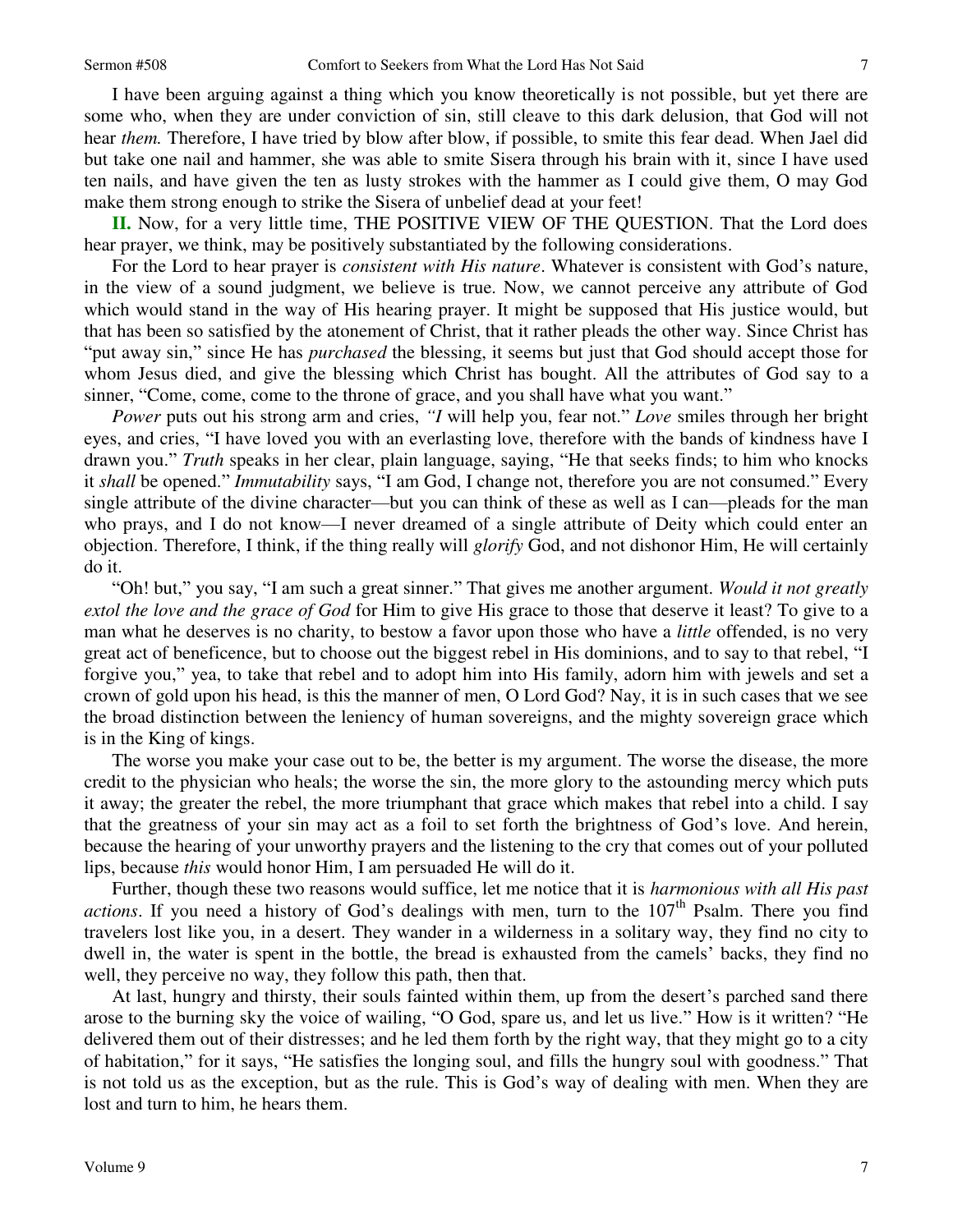"Ah!" you say, "I am lost, but I am not like those travelers, I am lost by reason of my own sin." The next case in this Psalm will suit you. Here we find rebels brought into prison, they have been rebelling against the Word of God, and they have condemned the counsel of the Most High, therefore He brought them down by labor, they fell down, and there was none to help. Then they cried unto God in their trouble. Did He hear them? These were "rebels," fitly and properly put in prison, justly and rightly fettered with iron.

Do you wear the fetters of conscience and the chains of terror? Are you in the prison of the law? So long as you are not in the final prison house of hell, if you call upon God in your trouble, you will find it with you as it was with them. "He brought them out of darkness and the shadow of death, and broke their bands in sunder."

"Oh! but," says another, "I have got into trouble through my sin, but I do not know how to pray as I should, I am such a stupid blockhead." Then the next case is yours. "Fools because of their transgression, and because of their iniquities, are afflicted." One of these "fools" had brought on disease by his sin, and he was so sore sick that he lost all appetite, he abhorred all manner of meat, and drew near to the gates of death. This fool, what sort of prayer did *he* pray? Why, a fool's prayer, certainly, but a fool's prayer God will hear, as it is written, "He sent His word and healed them, and delivered them from their destructions." So, if you are never so great a fool, and the suffering you now feel has been brought on you through your own folly, yet He *will* hear you.

"Ah! but," you say, "I have been such a bragging fellow, such a boaster, and I have done such terrible deeds in my day." What is the next case? The case of the sailor. You know, we generally reckon that seafaring men do not care for much, they are daredevils, and rap out an oath without compunction, and in the olden times, I dare say, they were worse than they are now, so that when they did get ashore, they were a very pattern of everything mischievous and bad.

But here we have a crew of sailors in a storm, they had, no doubt, been cursing and swearing in the calm, but here comes a storm. They go up to heaven, and then they go down again into the depths, "They reel to and fro and stagger like a drunken man," for they cannot walk across the deck, the ship reels, "They are at their wits end," and they think, "Surely she will go to the bottom." Then they cry unto God. There was no chaplain on board. Who prayed? Why, the boatswain, and the captain, and the crew—and I dare say they did not know how to put the words together, they were more used to swearing than to praying, but they went down on their knees on deck, clinging to mast, and bulwark and tiller, and they cried, "O God! O God! Save us, the water floods swallows us up, God of the tempest deliver us."

And did He hear the sailor's prayer—the frantic cry of sinking men? Read here, "He makes the storm a calm, so that the waves thereof are still. Then are they glad because they are quiet, so he brings them unto their desired haven." Well, well, now you that have been accustomed to cursing and swearing, and say, "What is the use of my praying?" here is a case which just suits you. And this is the rule, I say again, not the exception, and I argue, therefore, from the past acts and ways of God, that he will now hear prayer.

Besides, here is another argument for you. What does He mean by His promises? As I said negatively, if He did not hear, where were His promises—so I say positively this time, because of His promises, He *must* hear. God is free, but His promises bind Him, God may do as He wills, but He always wills to do what He has said He will do, we have no claim upon God, but God makes a claim for us, when He gives a promise, we may confidently plead it. I venture to say, that promises made in Scripture are God's engagements, and that as no honorable *man* ever runs back from his engagements, so a God of honor and a God of truth cannot, from the necessity of His nature, suffer one of His words to fall to the ground.

In this little book, *Clarke's Promises,* which one likes to have always near to hand, you find two or three chapters containing collected promises of the Lord, that He will answer secret prayer, and listen to the voice of penitents, but I shall not occupy our time with promises which you can find in your Bibles